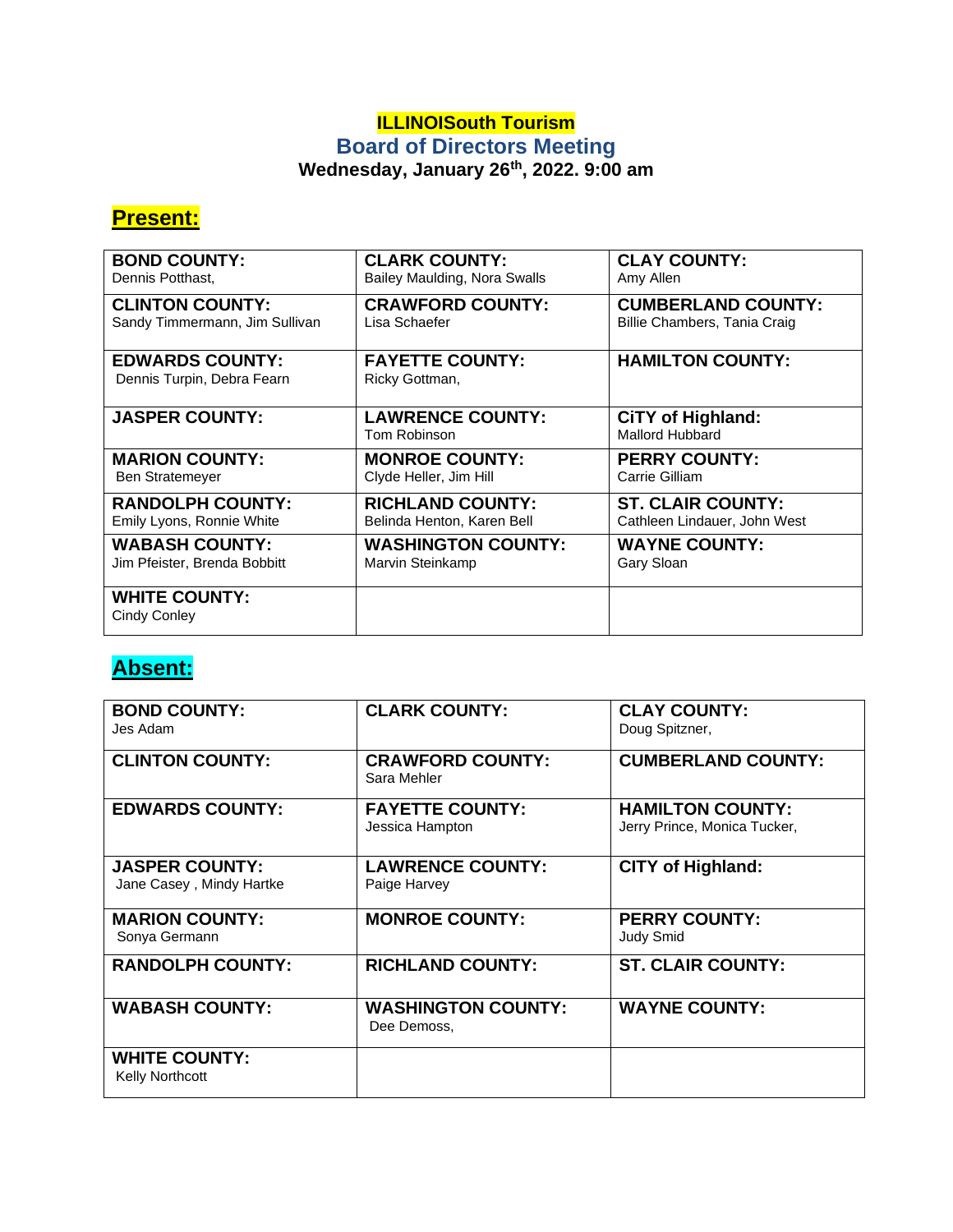#### **Meeting Called to order:**

Dennis Potthast called the January meeting to order, thanked everyone for attending.

#### **Roll Call by Darlene Chapman:**

Having established a quorum (quorum is 23) with 27 in attendance, the meeting continued.

#### **Welcome to New Members:**

Denny welcomed Sara Mehler (Crawford County) and Nora Swalls (Clark County).

#### **Past Executive Board:**

Denny wanted to let everyone know that we will be acknowledging them for their service with plaques and to let them know what a pleasure it was to work with them, and they did an exceptional job.

#### **Approval of October Board Meeting Minutes:**

John West made a motion to accept the October Board Meeting Minutes and Jim Pfeister second. All in favor, and motion was passed.

#### **Audit was presented by Bill Dixon from Rice Sulli\van:**

All reports can be reviewed on our web site. Motion to approve Audit made by Debbie Fearn and seconded by Cathleen Lindauer. Roll call was taken to confirm voting. Motion carried.

#### **Nomination and Election of Executive Board Officers:**

Filling the open positions, Clyde Heller was the nomination committee chairman and he presented. The nominations were as follows, Chairman Ronnie White (Randolph County), Vice Chairman Cathleen Lindauer (St Clair County), Secretary Baily Maulding (Clark County) and filling the position of Deputy Treasurer Dennis Turpin (Edwards County), Dennis Turpin will shadow Denny for a year at that time Denny will step down from the position for 2023. Clyde would like to put these nominations to a vote from the board, Denny asked for any other nominations, there were none. Emily Lyons made a motion to do the roll call for all the nominations at one time, Tania Craig seconded. Roll call was taken for the nominations and second roll call was taken to elect these officers. All approved, we have a new slate of officers. Denny went on to Thank Marvin, Sonya, and Belinda for their work and dedication to the board for all their years of service. At this point Denny turned the meeting over to Ronnie White our new Chairman.

#### **Ronnie White our new Chairman speaks out to the board:**

Ronnie started out Thanking everyone for their confidence in him to lead the board, he also thanked the previous executive board and stated they did a wonderful job. He reached out to the board by giving his personal cell phone number and stated if at anytime anyone has questions or concerns to call him. He gave a summary of himself and asked if anyone had questions for him now.

#### **Executive Committee Reports:**

The Executive committee conducted its meeting. Ronnie asked if anyone had comments or questions and there were none. Clyde let everyone know the minutes were available for review and made the motion to accept the minutes, but we are moving in the direction of the consent agenda. Moving onto the *Finance committee,* 2<sup>nd</sup> Qtr LTCB and Financial statements were discussed on the audit and Darlene touched upon a few items including. Financially we are in good shape, cash flow, and reports are completed in a timely manner.